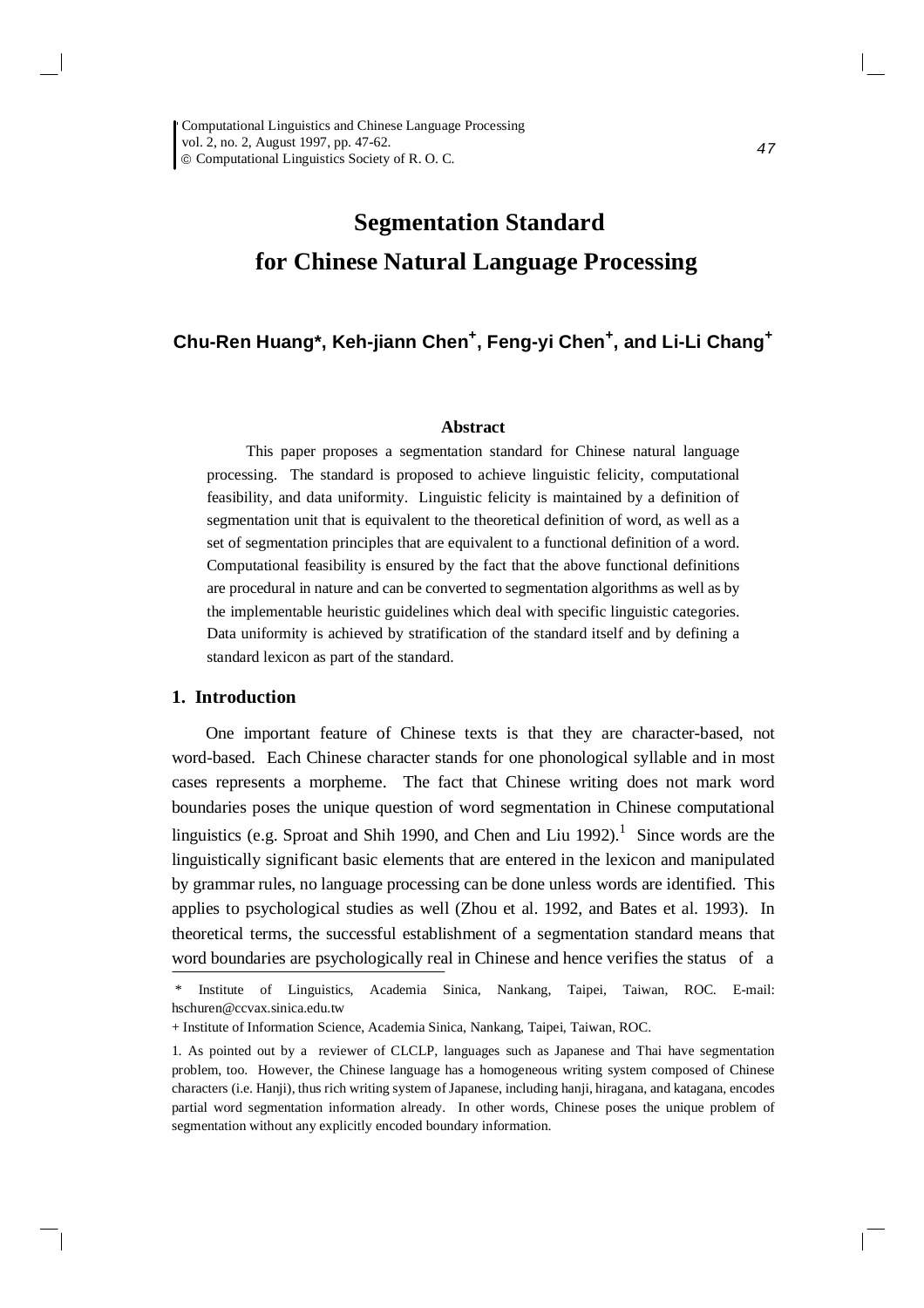word as a primary linguistic construct. The primacy of the concept of word can be more firmly established if its existence can be empirically supported in a language that does not mark it conventionally in texts. In computational terms, no serious Chinese language processing can be done without segmentation. No efficient sharing of electronic resources or computational tools is possible unless segmentation can be standardized. Evaluation, comparisons and improvements, are also impossible in Chinese computational linguistics without standardized segmentation.

Since the proposed segmentation standard is intended for Chinese natural language processing, it is very important that it reflects linguistic reality as well as computational applicability. In other words, there are two possible pitfalls that we must avoid. The first is when the standard is a set of ad hoc rules that allow clean and straightforward computational solution but do not consistently define units of linguistic information. The second is when the standard is a set of abstract linguistic concepts that do not lend themselves to any consistent prediction of segmentation units when applied to natural language processing. Hence we stipulate that the proposed standard must be linguistically felicitous, computationally feasible, and must ensure data uniformity.

## **1.1 Components of the Segmentation Standard**

Our proposed segmentation standard consists of two major components to meet the goals discussed above. The modularization of the components will also facilitate revisions and maintenance in the future.

The two major components of the segmentation standards are the segmentation criteria and the (standard) reference lexicon. The tripartite segmentation criteria consist of a definition of segmentation unit, two segmentation principles, and a set of heuristic guidelines. The segmentation lexicon contains a list of Mandarin Chinese words and other linguistic units that the heuristic guidelines must refer to, hence the name reference.

In what follows, we will introduce the definition, the principles, the guidelines, and the lexicon in different sections. We will also define the levels of application of segmentation. A set of linguistically interesting data will be studied to illustrate the standard, and comparisons between our proposal and the national standard of the People's Republic of China will be discussed before the final concluding section.

## **2. Segmentation Standard Part I: Segmentation Criteria**

## **2.1 A Definition of the Segmentation Unit**

Given Bloomfield's (1933) definition of words as `the smallest units of speech that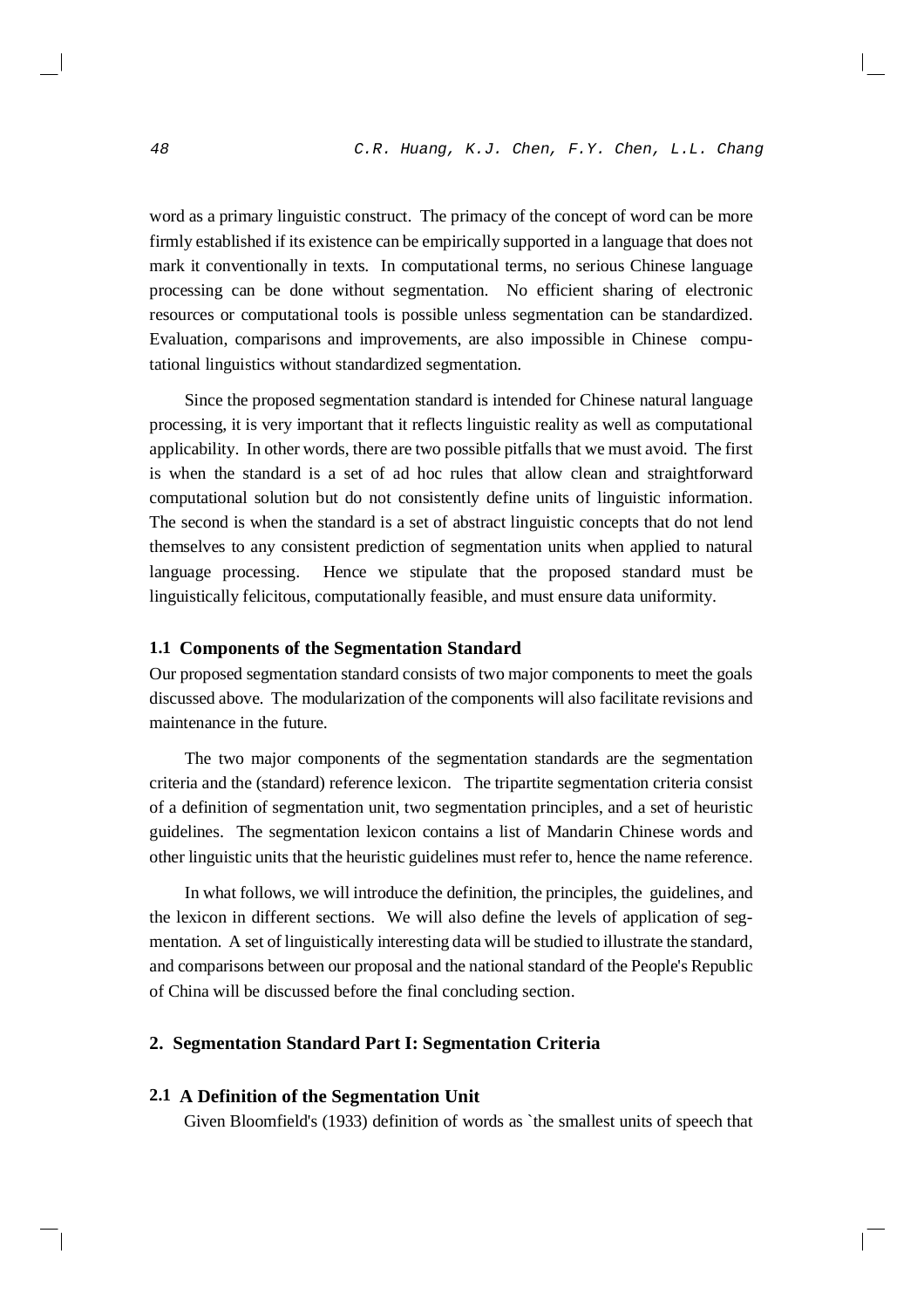can meaningfully stand by their own,' they should be the most natural units for segmentation in language processing as well. However, as Chao (1968) observes, sociological words and linguistic words very often do not match up. Chao's bifurcation can be further elaborated according to more recent developments of linguistic theories. In Sproat et al.'s (1996) succinct discussion, the term orthographic words is roughly equivalent to Chao's sociological words. In addition, it is observed that the notion of linguistic words can be further refined to include at least the following five notions: phonological word, morphological word, syntactic word, semantic word, and lexical word. Each different notion of word conceptually differentiates a set of significant linguistic units. Since adopting different notions of words will lead to different segmentation results, we need to examine the entailed segmentation results to decide on which notion of words is the most appropriate.

Recall that in computational linguistic terms, the primary goal of segmentation is to identify units to accesslexical information (i.e. dictionary lookup). This is parallel to the psycholinguistic assumption of words as units of lexical access and acquisition. Also recall that in a modular representation of grammatical information, the lexicon is the only location where knowledge of different modules exist simultaneously given that the essence of modular representaton requires that grammatical information not be accessible from other modules. The above assumptions require that segmentation units be useful in accessing all linguistic information: phonological, morphological, syntactic, and semantic. This will be the premise of our evaluation of the different notions of linguistic words. First, phonological words are defined as the domain of application of phonological rules. Hence they are natural units in applications such as text-to-speech. However, a phonological word often involves more than one syntactic or semantic units, thus parsing and interpretation will be difficult if segmentation reflects phonological words only. Second, even though syntactic words as smallest unit in syntax seems to be a good candidate for segmentation, the necessity for lemmatization in many languages attests to the fact that some units that cannot occur independently in syntax may have independent grammatical function and meaning and need to be treated as basic units in language processing (e.g. Sproat 1992). Last, similarly, morphological and semantic words also focus on only one aspect of linguistic behavior and cannot be the optimal unit for lexical access. In sum, we found that the notion of words must integrate the modular knowledge of phonology, morphology, syntax, and semantics. The lexicon as the knowledge-base of all linguistic knowledge is exactly the locus where such an integrated notion of words exist. Hence we propose that lexical words are the optimal notion for defining segmentation units. Lexical words are defined as entries in the lexicon of each language. They will not always coincide with the notions of phonological, morphological,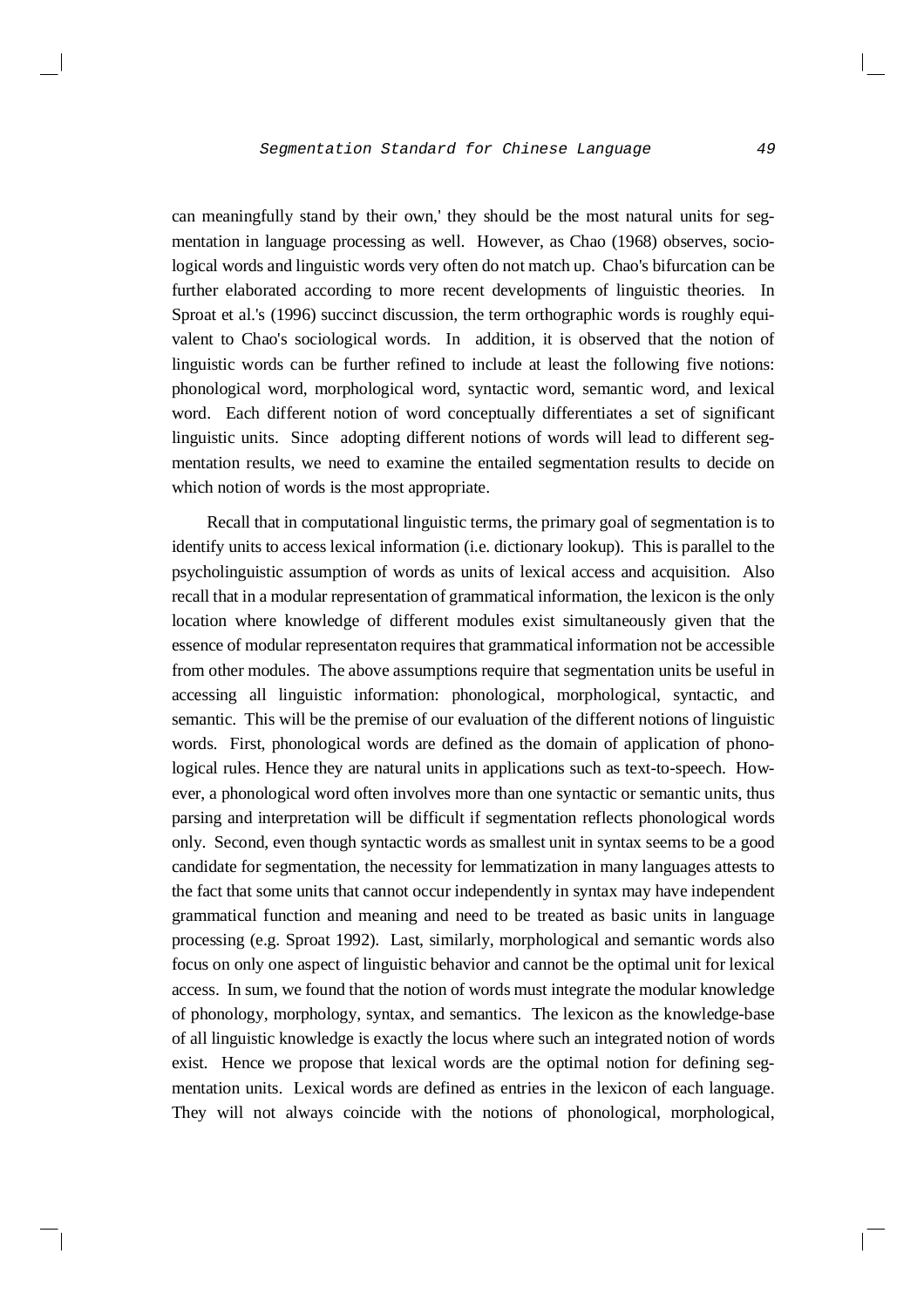syntactic, semantic words etc. However, a lexical word will contain enough information such that boundaries of all other linguistic words, e.g. phonological, morphological etc., can be surmised. Segmentation units is thus defined as the optimal unit of linguistic information.

Since linguistic modules may interface differently in grammars of different languages, the above position entails that compositions of lexical words may vary from language to language. In other words, lexicon and thus segmentation units may require language-dependent rules to identify. In English, a sociological/ orthographic word can be defined by the delimitation of blanks in writing. It is nevertheless not uncommon for a lexical word such as a compound to be composed of more than one sociological words, such as `the White House.' Since these cases represent only a relatively small portion of English texts, it has been uncontroversial to take the orthographic marking as the default while identify the idiosyncratic words with additional morpho-lexical processes in computational linguistics. In other words, sociological words are taken as the default standard for segmentation units as well as a reasonable approximation to lexical words in English natural language processing.

Chinese, on the other hand, takes characters as its sociological/orthographic words. It is worth noting that Chinese words may be made up of one or more characters. In terms of types of lexical entries, one-character words represent only slightly less than 10% of all entries(in comparison, two-character words take up more than 65% of lexical entries). In terms of tokens, one-character words are estimated to represent roughly 50% of all words in Chinese (Chen et al., 1993). Since the notion of sociological word (i.e. one-word-per-character) is not a good working hypothesis for lexical words, and since there is no fixed length for words, a crucial step is to take the definition of lexical words directly as the standard for segmentation unit.

We follow the above findings and define the standard segmentation unit as a close approximation of lexical words with emphasis on functional rather than phonological or morphological independence.

(1) **Segmentation Unit**<sub>def</sub> is the smallest string of character(s) that has both an independent meaning and an identifiable and constant grammatical function.

There are three points worth remarking involving the above definition. First, no technical linguistic terms are used. Even though we risk being imprecise, the choice of non-technical termsis deliberate such that even developers in information industries with little or no linguistic background could follow this standard. Second, it follows from this definition that most of the so-called particles will be treated as segmentation units. They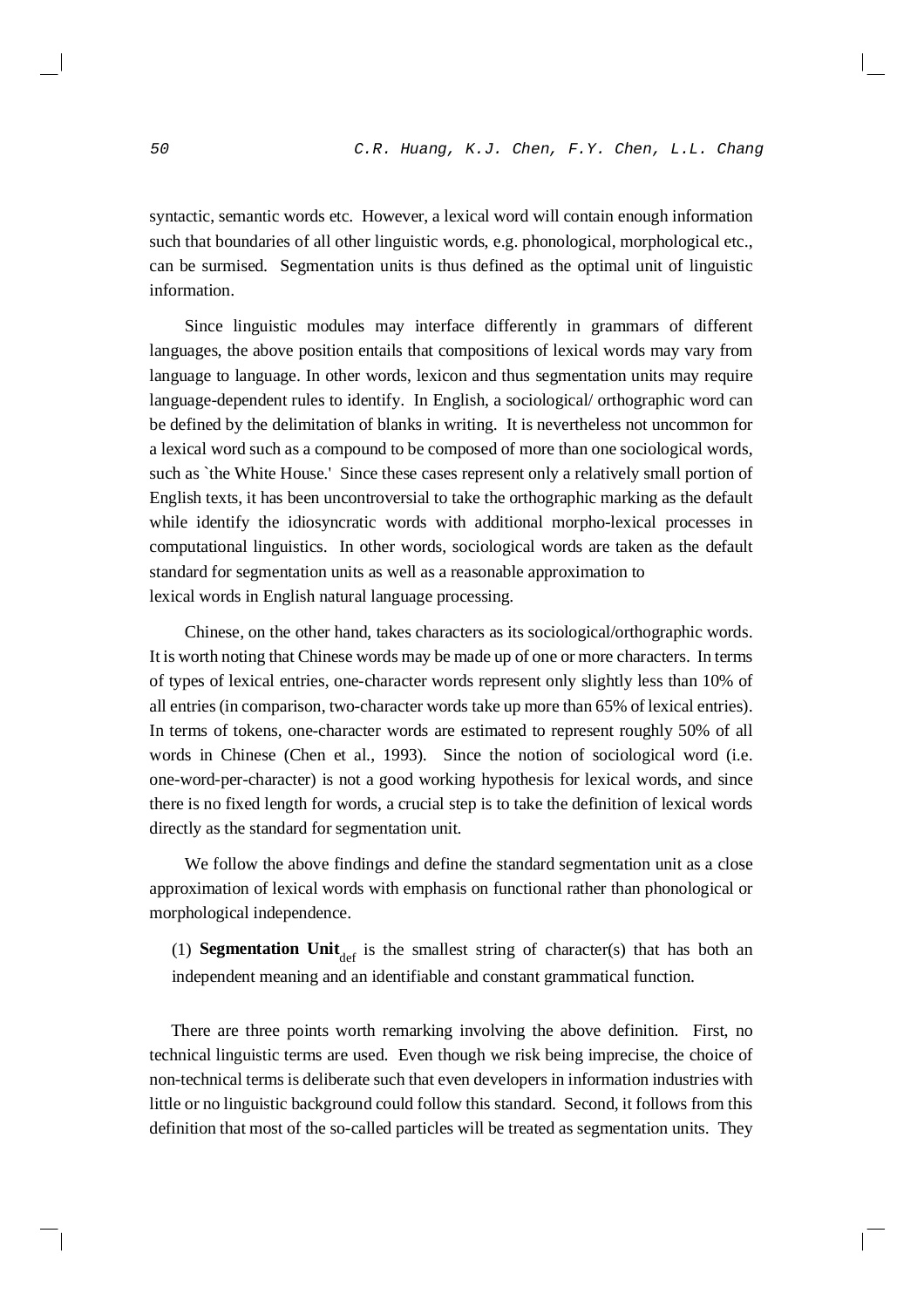include *le*  $\top$  'perfective marker', and *de*  $\overrightarrow{F}$  'relative clause marker' etc. These particles show various levels of linguistic dependencies but represent invariant grammatical functions. Lastly, homomorphic words that are either syntactically or semantically ambiguous(i.e. has more than one syntactic categories or meanings) will be segmentation units. In other words, each unique orm/meaning/syntactic-function pairing will be a segmentation unit, even though segmentation result can only show form differences and not meanging/function variations.

### **2.2 Segmentation Principles**

Based on the definition of segmentation units, we propose two segmentation principles to elaborate on how the two crucial elements, i.e. independent meaning and constant grammatical function, can be determined. The principles also provide a functional/procedural algorithm for identifying segmentation units.

## (2) **Segmentation Principles**

(a) A string whose meaning cannot be derived by the sum of its components should be treated as a segmentation unit.

(b) A string whose structural composition is not determined by the grammatical requirements of its components, or a string which has a grammatical category other than the one predicted by its structural composition should be treated as a segmentation unit.

Notice again that non-technical terms are chosen whenever possible so that the standard can be followed by people of different backgrounds. This definition has been examined and accepted by a work-task committee, more than half of whose members come from non-linguistic background. Whether it will actually be effective among non-technical users remains to be tested in large-scale implementation. Also take note that characters are the basic processing units we start with when segmentation is involved. Thus the two principles address the question of which strings of characters can be further combined to form a segmentation unit. Principles (2a) and (b) elaborate on the semantic (independentmeaning) and syntactic (constant function) components of the definition of segmentation unit. Because of their procedural nature, they also provide the basis for segmentation algorithm. The conversion to actual segmentation process can be illustrated with the two conditions in (2b). Since a character could be a lexical or sub-lexical element, the basic decision in segmentation is whether the relation between two characters are morpholexical or syntactic. With a VN sequence such as *lai-dian* come-electricity 'to strike a chord with, to mutually attract', the first part of principle (2b) applies to predict that it is a segmentation unit since  $lai \mathcal{R}$  is an intransitive verb and cannot take an object. With VV sequences such as  $[churu]$ n  $H \rightarrow \infty$  exit-enter 'discrepancy' and [kushi]vt 哭濕 cry-wet 'to cause to become wet [by shedding tears on]',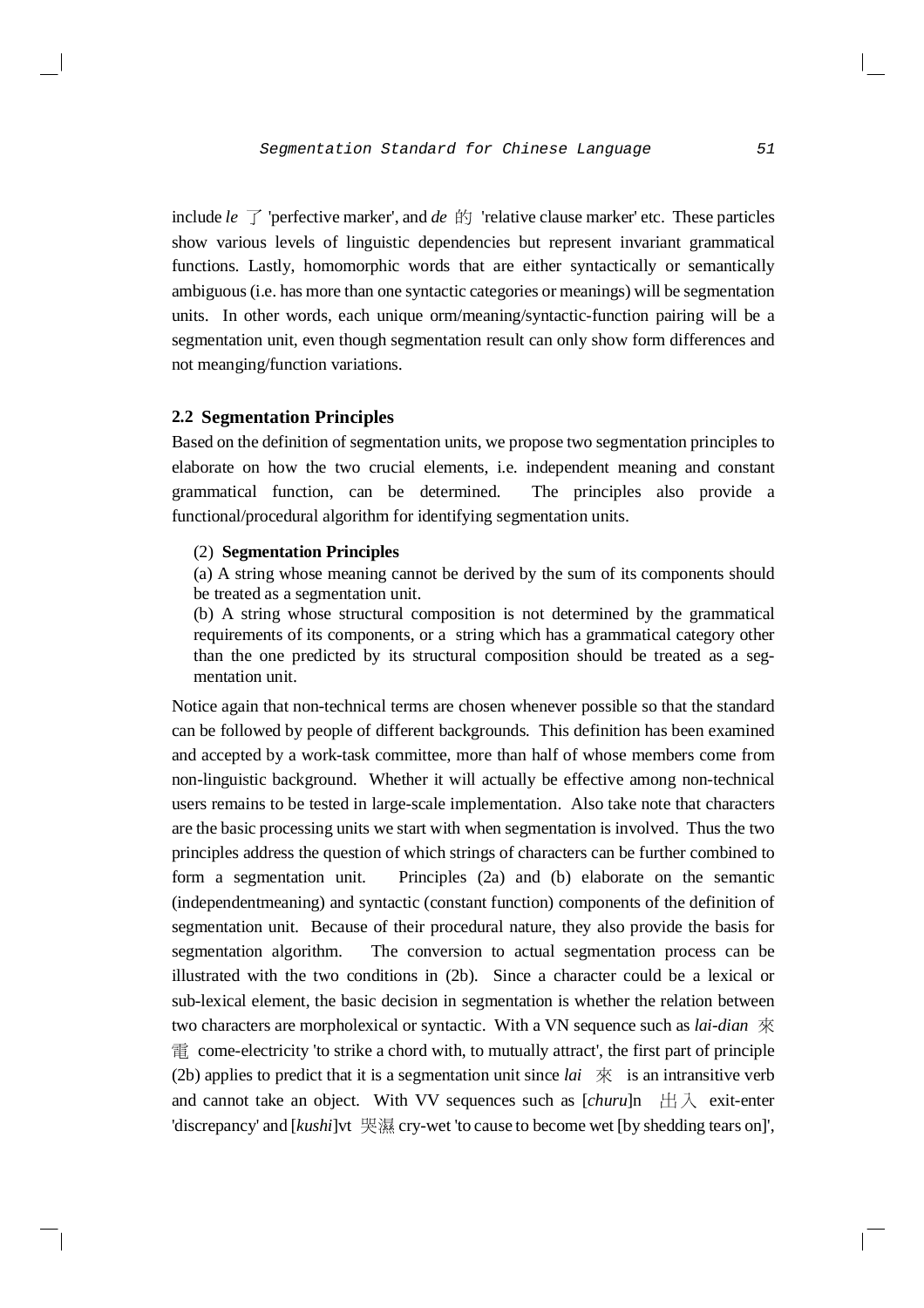the second part of principle 2b) predicts that they are segmentation units since their respective categories, noun and transitive verb, cannot be inherited from the conjunctive compound structure.<sup>2</sup>

### **2.3 Segmentation Guidelines**

Even though the above principled ways of defining segmentation units provide a broad direction for standardized segmentation, they lack the nuance for guiding actual segmentation. The definition of segmentation units and the segmentation principles are essentially language independent formalization of information units (i.e. words). Thus they will not vary with linguistic change, and need not be revised for specific applications. However, this universal nature also preventsthem from referring to specific details. This is most obvious when the actual data does not allow a clearcut theoretical classification. Hence we propose that a set of Segmentation Guidelines be included in our segmentation standard to reflect heuristic knowledge that is dependent on actual linguistic data. In other words, these guidelines can be added, deleted, or altered as necessitated by the kind of linguistic data we are dealing with. Since all essential linguistic knowledge is encoded in the lexicon, it follows that the guidelines will have to refer to a Mandarin lexicon. In contrast, the broad linguistic concepts in the definition and principles do not refer to specific lexical information. Last, we also envision that the guidelines are heuristic and quantifiable. They are heuristic because segmentation decisions depend on consulting the lexical information listed in the reference lexicon, and because fulfilling the conditions of one guideline alone does not necessarily qualifies a string as a segmentation unit. It is quantifiable since a string is more likely to be a segmentation unit when it satisfies the requirements of more guidelines.

#### (3) **Segmentation Guidelines**

(a) Bound morphemes should be attached to neighboring words to form a segmentation unit when possible.

(b) A string of characters that has a high frequency in the language or high co-occurrence frequency among the components should be treated as a segmentation unit when possible.

(c) String separated by overt segmentation markers should be segmented.

(d) Strings with complex internal structures should be segmented when possible.

## **3. Segmentation Standard Part II: The Reference lexicon**

<sup>2.</sup> As observed by a CLCLP reviewer, guideline 2a) also applies to *lai-dian*, since its meaning is not compositional. It is also worthwhile to note that *kushi* illustrates why Li's (1990) a priori assumption that VR compounds are headed by V fails. That *kushi* is transitive cannot be predicted from the property of the intransitive verb *ku*.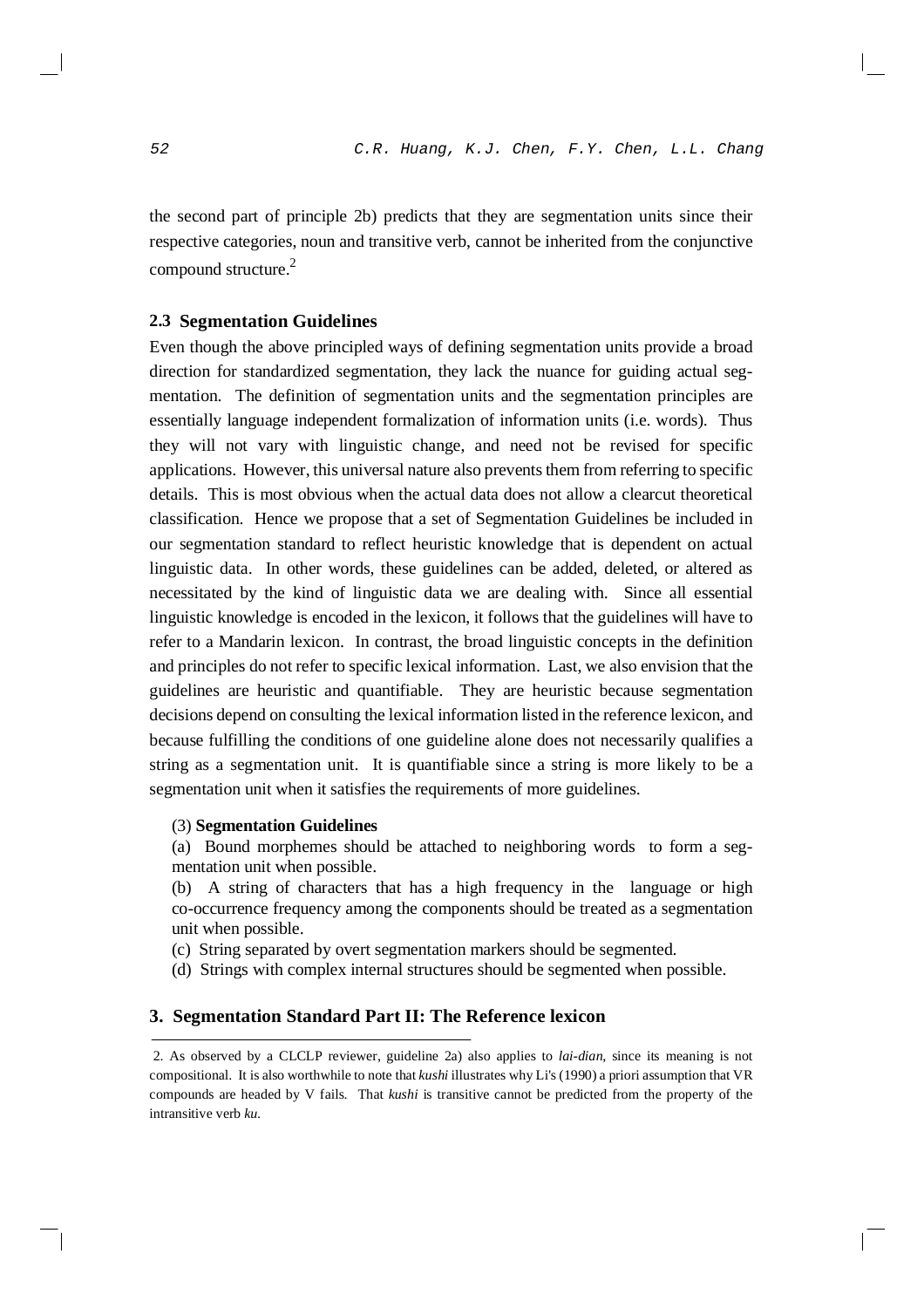As mentioned above, the reference lexicon is so-called because both segmentationprinciples and guidelines must refere to it. Entries in this lexicon, i.e. lexical words or lexemes, should include non-derivational words as well as productive morpho-lexical affixes. It will also contain the list of mandatory segmentation markers, such as the end of sentence marker  $(.)$ ,  $(.)$  etc. It is obvious that bound morphemes (including derivational and inflectional affixes) and segmentation markers can only be standardized when they are exhaustively listed in a lexicon. With appropriate morpho-lexical information attached, these entries will also cover all derivational processes. Non-derivational words, on the other hand, are trickier. Since neither their forms nor their meanings can be predicted with generative rules, the only way to verify that they are segmentation units is to consult a lexical list. However, neologism constantly add new forms and meanings to words in a language and old forms and meanings do become obsolete. In other words, the lexicon of a language is always in a flux and a reference lexicon that faithly reflects the current states of the language is extremely difficult if not impossible to maintain. We will deal with the diffulty of updating the reference lexicon later in this paper. We will first postulate that a reference lexicon be the basic knowledge-base of the segmentation standard, where all algorithmatic rules must refer to.

The definition of the reference lexicon, i.e. the theoretical models determining how the entries are selected, calls for a separate paper to explicate. It suffices to unerline here that selection of lexical entries must meet both the necessary conditions of the segmentation standard and the sufficient conditions defined on real language use, i.e. an entry is included only when it qualifies as a segmentation unit. The segmentation definition and principles are the same definition and principles that entries in the reference lexicon must conform to. And guidelines  $(3a)-(3c)$  are also useful heuristic guidelines for selecting lexical entries. The crucial issue here is then what prevents the proposed standard from being vacuously circular, since the basic reference knowledge base for the standard is also governed by the standard.

The answer lies in that the reference lexicon must be compiled empirically based on data of actual language use. In other words, with the selection of each form-meaning pair as an entry in the lexicon, we are solving the empirical question of whether a certain form or meaning exits in a language. In order for this solution, as well as the whole lexicon, to be scientifically sound, it is crucial that the decision be verifiable empirically. Since the actual use of any language cannot be enumerated within finite time, the empirical verification must be done based on a reliable sampling of the language, i.e. a reference corpus. Actually, that the same abstract principles and guidelines apply is expected since we approached the segmentation problem by identifying the definition of segmentation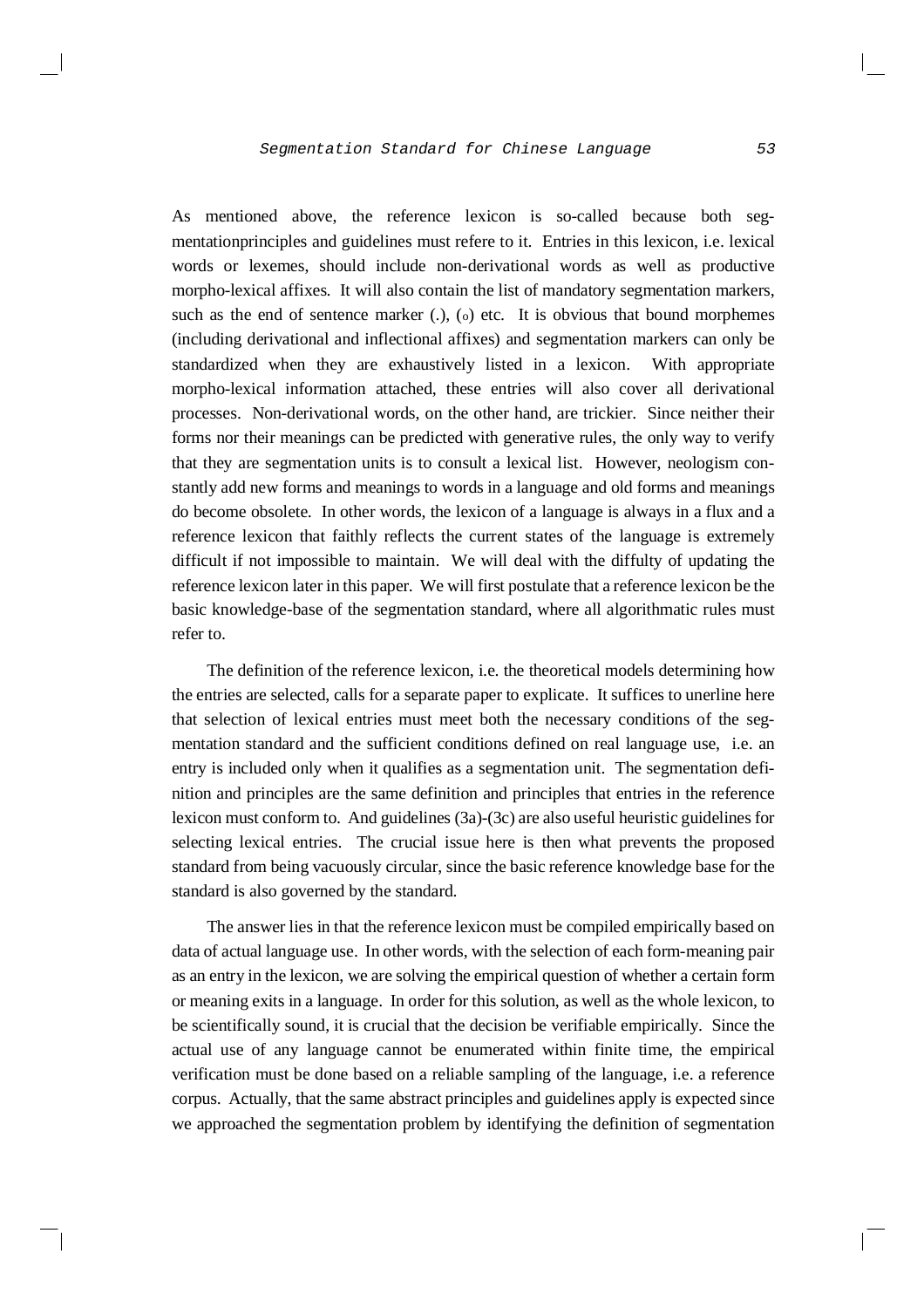units with that of lexical words.

A reference corpus is a corpus that represent the core uses of current language uses. In other words, generalizations extracted from the reference corpus should be applicable generally to the language. As mentioned above, the emiprical question of whether a lexical form exists in a language cannot be reliably anwsered without reliable corpus data. Thus, our reference corpus will be balanced (Chen et al. 1996) to represent different genres, styles, topics etc. Entries of the reference lexicon must be extracted from the reference corpus by a set of heuristic principles, not by the arbitrary decision of any human. The reference corpus must be periodically updated and renewed to reflect constant language changes and lexical shifts, such that new words and new usages can be empirically determined. Note that a corpus is critical to the segmentation standard since information such as frequency or collocational frequency must be obtained from a corpus. Changes in such distributional attributes of the language can also be easily traced by monitoring different versions of the reference corpora. After being exhaustively segmented according to the segmentation standard, the reference corpus will also serve asthe testing and/or training data for segmentation algorithms developed according to the segmentation standard.

## **4. Three Levels of Segmentation Standard**

A central concern in proposing any standard is whether this standard can be successfully and consistently followed. To put it more bluntly, a standard, regardless of its theoretical value, is meaningless unless it can be consistently followed. We took into consideration of the state of art of automatic segmentation in Chinese NLP as well as the technology level of information industries dealing with Chinese natural languages and proposed the following stratification of three levels of instantiations for the Segmentation Standard. It is hoped that this stratification will ensure successful standardization as well as lead to eventual identification of segmentation units with linguistics words.

#### (4) **Levels of Segmentation Standard**

(a) **Faithful**[ $xin4$ ]  $\oplus$  : All segmentation units listed in the reference lexicon should be successfully segmented. This will be the default segmentation level for the exchange of electronic texts.

(b) **Truthful**[*da2*]  $\hat{\mathbb{E}}$  : All segmentation units identified at the Faithful level as well as all segmentation units derivable by morphological rules should be successfully segmented. This will be the level for most natural language processing applications.

(c) **Gracefull**  $v \cdot a3$   $\parallel$  **:** All linguistic words are successfully identified as segmentation units. This is the ideal goal of segmentation and will be the segmentation level for fully automated language understanding.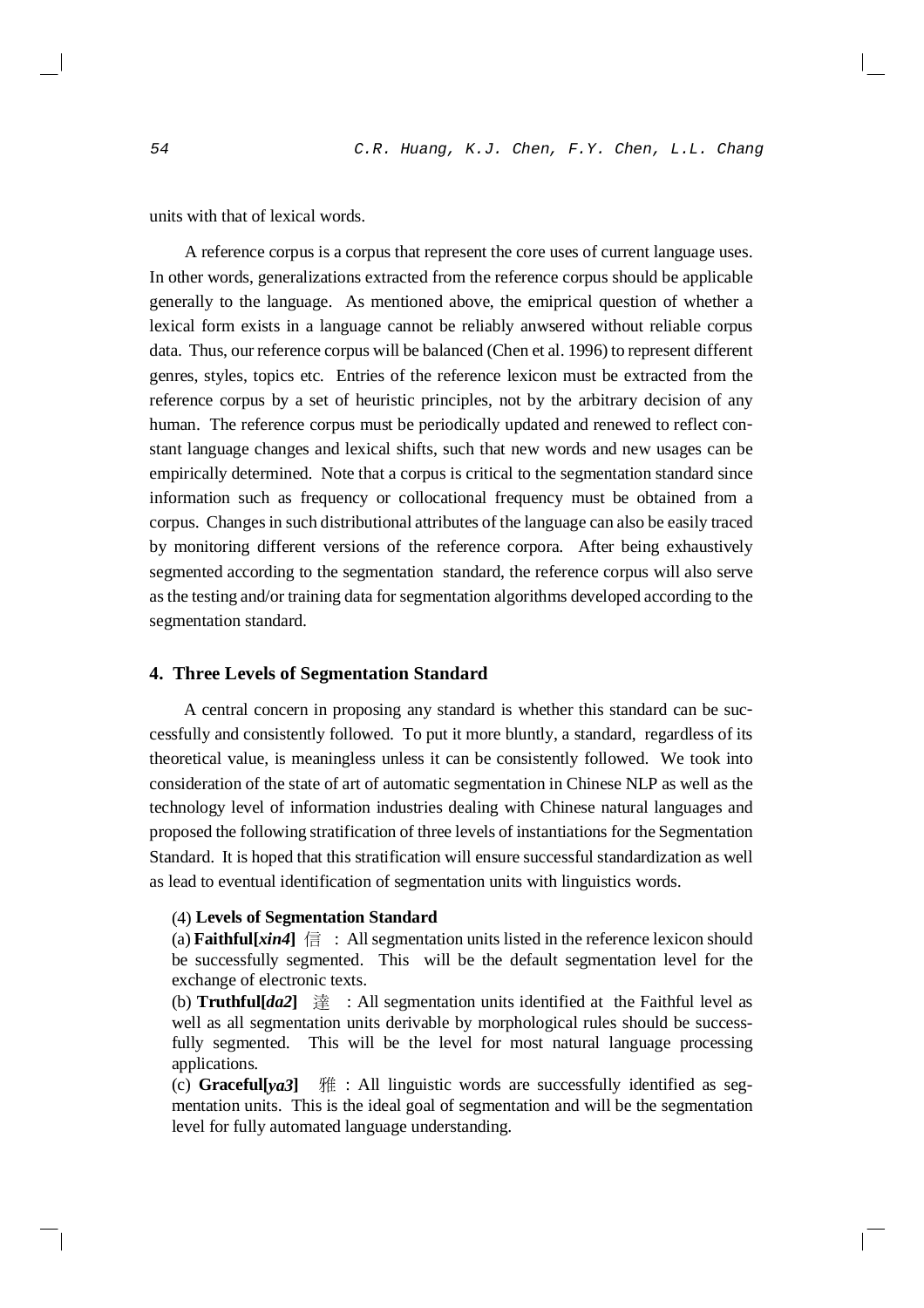The names of the three levels of standard are adopted from the three levels of translation described by Yan Fu, the first major Chinese translator of Western texts. In the original usage, *xin*4 means that all the elements of the original text are faithfully represented, *da*2 means that the meaning of the original text is truthfully transferred, and *ya*3 means all the literary nuances, including metaphors, stylistic variations, etc., are gracefully preserved. We follow the spirit of this division and give it new interpretation in terms of segmentation for NLP. The goal of the Faithful level is to define a segmentation standard such that uniformity of electronic texts can be achieved even when they are prepared with the lowest possible computational sophistication. In other words, the standard must be as easy to follow asthe convention of inserting blanks at wordbreaks in English text processing. Thus we stipulate that the Faithful standard requires only that all entries in the reference lexicon be properly segmented. Thus, unless an entry is listed in the lexicon, a string will simply be segmented by individual characters. Notice that this is NOT a trivial level since possible ambiguous segments take up as high as 25% of Chinese texts (Chen and Liu 1992). For instance, the string *ba3 shou3* 把手 has an entry meaning 'handle,' but it could also be segmented as two units 'prep.+hand' depending on its context. We believe that reasonably high consistency of ambiguity resolution can be achieved since unknown words, i.e. words not listed in the lexicon, are not involved. Various automatic segmentation programs have reported over 96% precision rate when unknown words are not taken into account (Chen and Liu 1992, Chiang et al.1992).

The goal of the Truthful level is to define a segmentation standard for most computational linguistic applications. The coverage of the Faithful level is too low for most NLP applications. For instance, unknown words can be left unidentified for data exchange but not for machine translation. Unknown words can be classified into three types of words that cannot be listed in the lexicon (Wang et al. 1995). The first type are the words that are generated by morphological rules. They are productive and cannot be exhaustively listed in the lexicon. The second type are the derived words whose derivation is either context-dependent or do not seem to fall into the more familiar types of morphological rules. A good example is the *suoxie* 縮寫 abbreviation where a character from each compound or phrase component is selected to form a new word (Huang et al. 1993), such as deriving *hua2hang2* 華航 from *zhong1hua2 hang2kong1* 中華航空 'China Airlines.' The third type are the unknown words which are not derived by any rules. Proper names in Chinese are a good example of this type since any charactersin the language can be used in a given name (Chen et al. 1994, and Sun et al. 1994). We feel that only the first type of unknown words can be comfortably dealt with by current Chinese NLP technology; while more in-depth linguistic research need to be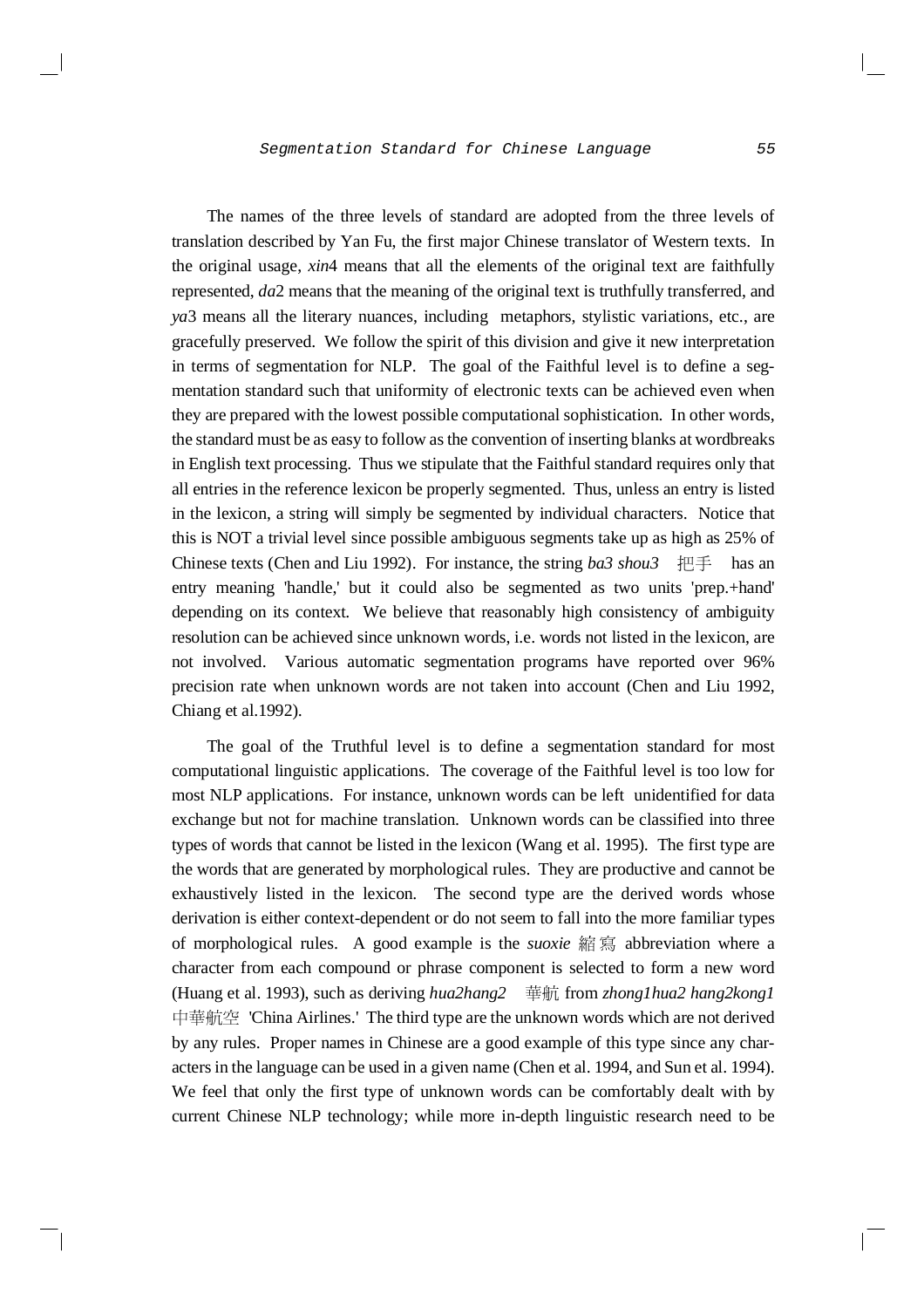carried out on the last two types of unknown words to identify generalizations for automatic language processing. Thus, at the Truthful level of segmentation, we stipulate that all lexical entries as well as all morphologically derivable unknown words should be properly segmented. The applicable morphological rules will be exhaustively listed in the reference lexicon under the affixes involved (following the theoretical architect of LFG and HPSG). This level will offer a wide enough coverage for most NLP applications and yet a reasonably high consistency can be achieved with current automatic segmentation technology. Since a finite state machine simulating the morphological rules on top of a finite lexicon listing can easily generate all the segmentation units, the only technical challenge would be to resolve ambiguities among the above units.

Lastly, the Graceful level of segmentation standard will have to deal with the two remaining types of unknown words, i.e. the suoxie type and the type which are not derivable from morphological rules. Current researchers are already tackling some of the problems involved in these two types of unknown words. It may not be too long before the research matures and reasonable consistency can be achieved at this level of standard for fully automated language understanding.

## **5. Illustration**

In this section, we will discuss two difficult cases for segmentation and show how our Segmentation Standard offers straightforward solutions.

## **5.1 Telescopic Compounds**

We refer to the first set of data as telescopic compounds. They are conjunctive compounds with internal ellipsis. What makes them even harder than other compounds to segment is that the elliptical parts are simply the elements that two conjuncts share regardless of their morpho-syntactic status. In (6), we show that the 'folded' (i.e. shared) part of the compound could be the ending  $6(a)$ , the beginning  $6(b,c)$  or both the ending and the beginning (6d).

- (6) Telescopic Compounds
- (a.  $\sqrt{\frac{m}{n}}$  fu-mu-qin fa-mo-ther 'father and mother, parents'
- (b. 青少年 qing-shao-nian green-little-age 'youths [qingnian] and teenagers [shaonian]'
- (c.  $\vec{\equiv}$   $\psi \times$  qing-shao-nu green-little-woman 'young women [\*qingnu] and teen-age girls [shaonu]'
- (d. 中山南北路 Zhongshan-nan-bei-lu Zhongshan-south-north-road 'South Zhongshan road [Zhongshannanlu] and North Zhongshan road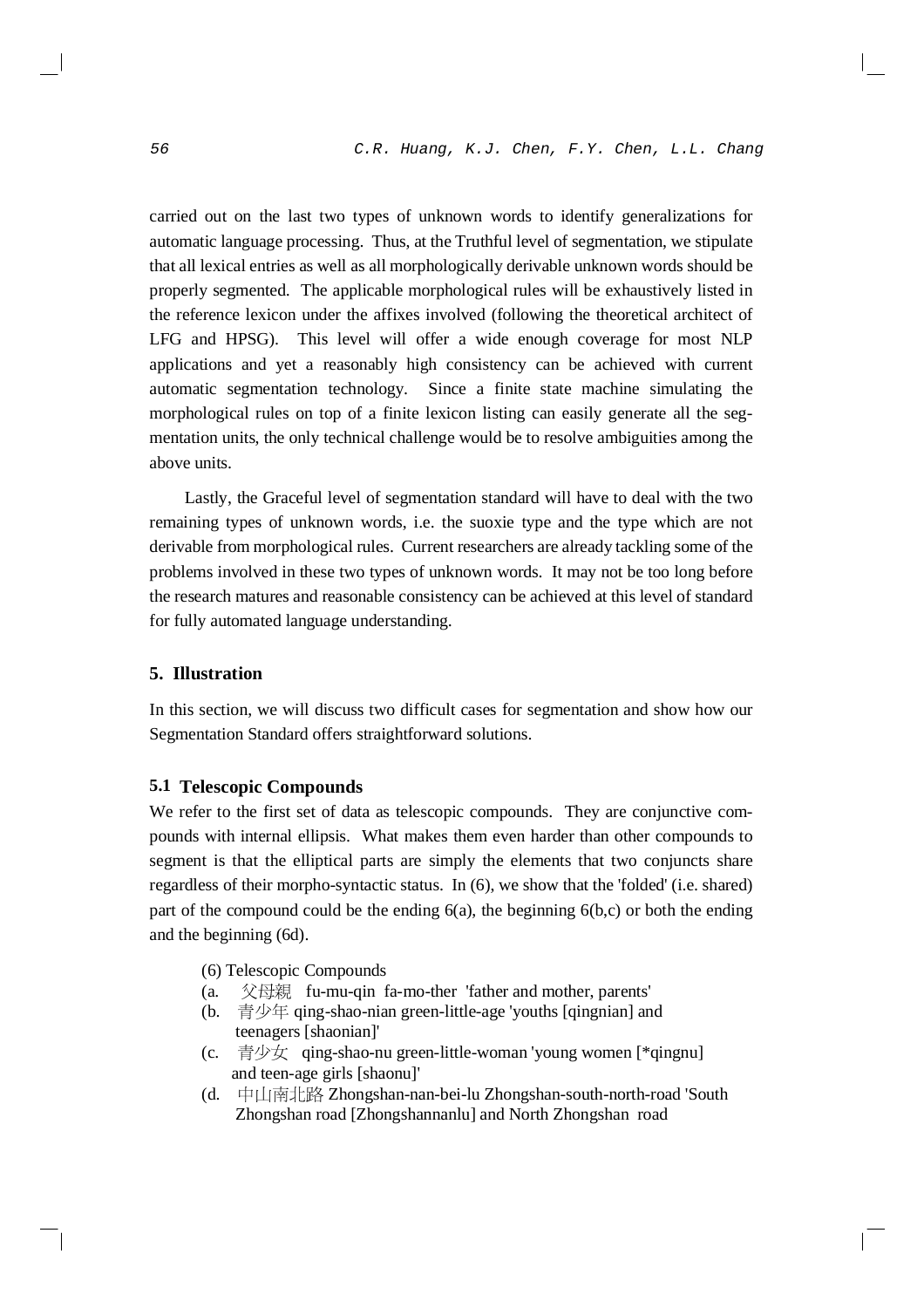## [Zhongshanbeilu]'

The definition of segmentation unit and segmentation principles do not offer clearcut result for the telescopic compounds. Even though they seem to be semantically and syntactically compositional, their composition is atypical since some of the constituents are missing. Thus we have to rely on the applicable heuristic guidelines(4a) and (4b). From (4a), we find that, if segmented, these compounds will leave dangling bound forms, such as *gin*,  $\frac{2}{3}$  *ging*  $\frac{2}{3}$ , etc. From (4b), we find that these compounds occur frequently and the MI values between the components are higher than 2 (Sproat and Shih 1990). Thus, the guidelines indicate that these compounds are segmentation units. Whether they will be segmented at the Faithful or higher levels depend on if a specific compound is frequent enough to be listed in the lexicon.

On the other hand, these compounds sometimes occur with segmentation markers between characters, such as *qing,shaonu* 青、少女. In this case, guideline (4d) applies at the two lower levels of standard and the compounds will be segmented at the marker. This ensures computational feasibility and allows the solution of the difficult question of incorporating segmentation markers as part of a word to be postponed for later work.

## **5.2 Strings Containing Foreign Words**

Strings containing foreign words and/or other non-Chinese character symbols are common in electronic textual data nowadays. These may or may not be words. Even if the string in question is a word, it is often not listed in the monolingual Chinese dictionary that a segmentation standard refers to. Listing all foreign words in a standard lexicon is of course impractical. There is a very practical solution provided by our segmentation standard though.

### (3) **Segmentation Guidelines**

(c) String separated by overt segmentation markers should be segmented.

(3c) stipulates that overt segmentation markers should be followed. We consider code-switching (i.e. switching from one language to another) as clear and overt segmentation marker. Thus, all foreign words, as well as mathematic or scientific symbols, will be segmented from the neighboring Chinese words. Once these foreign word strings are segmented, special lexicons could be referred to for lookup. These words include an English lexicon, or a lexicon of computer science terms. Similarly, mathematic or scientific equations, as well as arabic numerals, will be segmented and dealt with in a different module. Last, but not the least, there are growing uses of code-mixing even at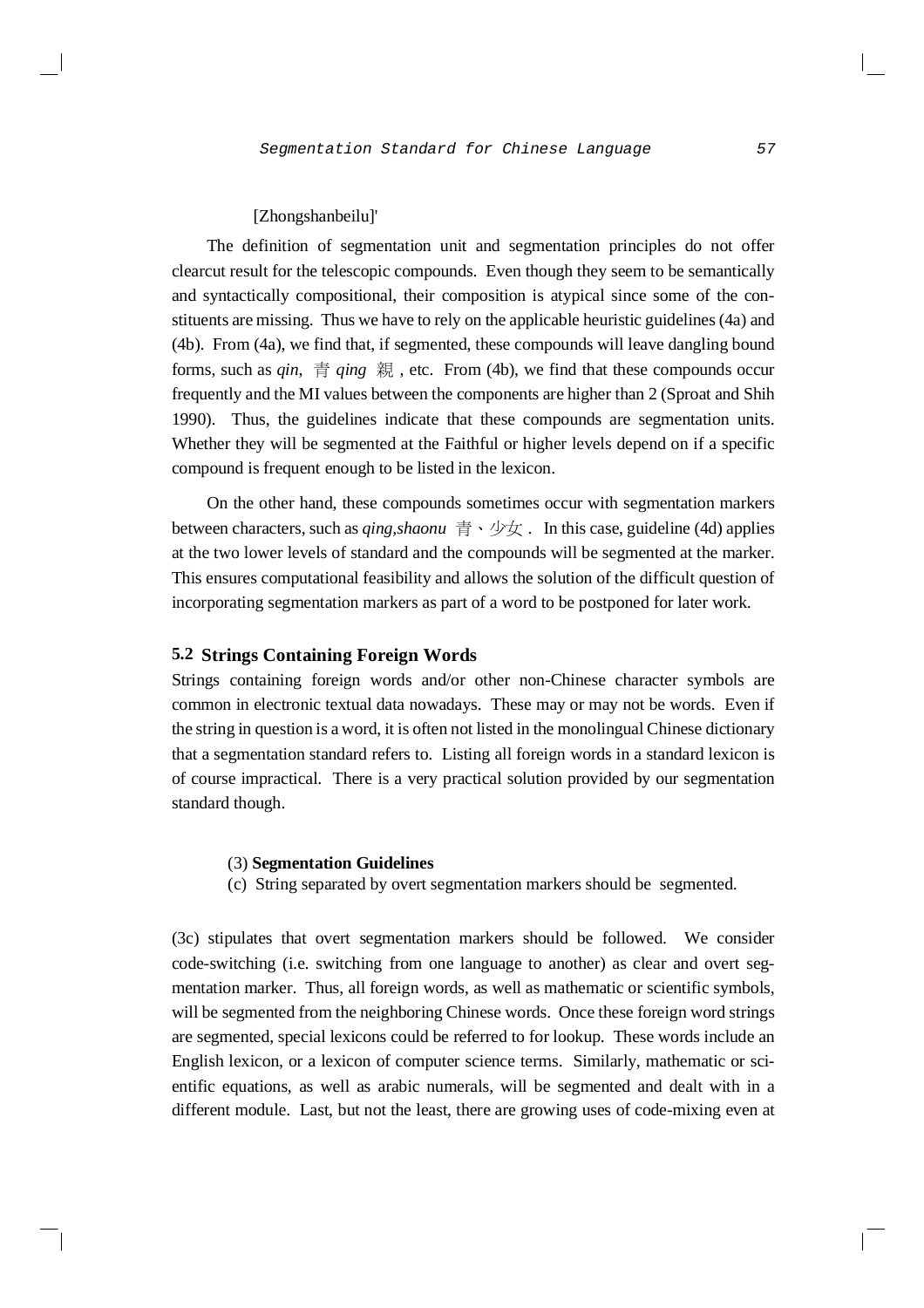the morphological level. For instance, the following sequence is used as a unit in Taiwan Mandarin:  $k$ -shu K  $\equiv$  'to hit the book'. Our claim is that this item has already been lexicalized and has to be listed in the lexicon. Thus it should be identified as a word and not governed by  $(3c)$ .<sup>3</sup>

## **6. Comparison to the PRC National Standard for Segmentation for Chinese Information Processing**

The Segmentation Standard proposed here originated from the Segmentation Standard adopted by the Computational Linguistic Society of R.O.C. for the NLP research community in Taiwan in 1989. The current standard integrates the experience this research group gained since then by manually tagging a 5 million word corpus and compiling a 80 thousand entry lexicon. It also incorporates discussions with three working groups composed of linguists, computer scientists, and information industrialists respectively. This proposal is being submitted as a draft for national standard to the government of R.O.C.

During the same time period, scholars in mainland China started their discussion of a segmentation standard in 1987 (Liang 1989). A draft of the standard was publicized in 1990 (Liang 1991). A national standard, i.e. GB13715, was announced and implemented in 1993 (Liu et al. 1994).

Given the geo-political differences, it may be impossible to unify the two proposed standards in the near future. Even if a unified standard is reached, it would still be necessary to maintain separate lexicons to reflect the widening differences between words used on both sides of the Taiwan Strait. However, from a purely academic point of view, the two sets of proposals do represent very different design philosophies. A comparative study could shed light on future development of standards for information processing.

It is interesting to note that both standards clearly specify that they are designed for natural language processing but stipulate their relation with the linguistic notion of word differently. The PRC standard underlines that a segmentation unit is different from a (linguistic) word and says nothing more about it. Our current standard takes a version of the definition of word as the definition of a segmentation unit. Our principles and

<sup>3.</sup> For instance, the newest edition of Xiandai Hanyu Cidian includeed 39 entries that start with a Western alphabet, though not in the main body of the dictionary. Recognition of the fact that mix-coding is allowed at the lexical level poses a dilemma for Chinese lexicography. That is, the language-specific and more informative layout of lexicon based on Chinese characters connot accomodate these entries.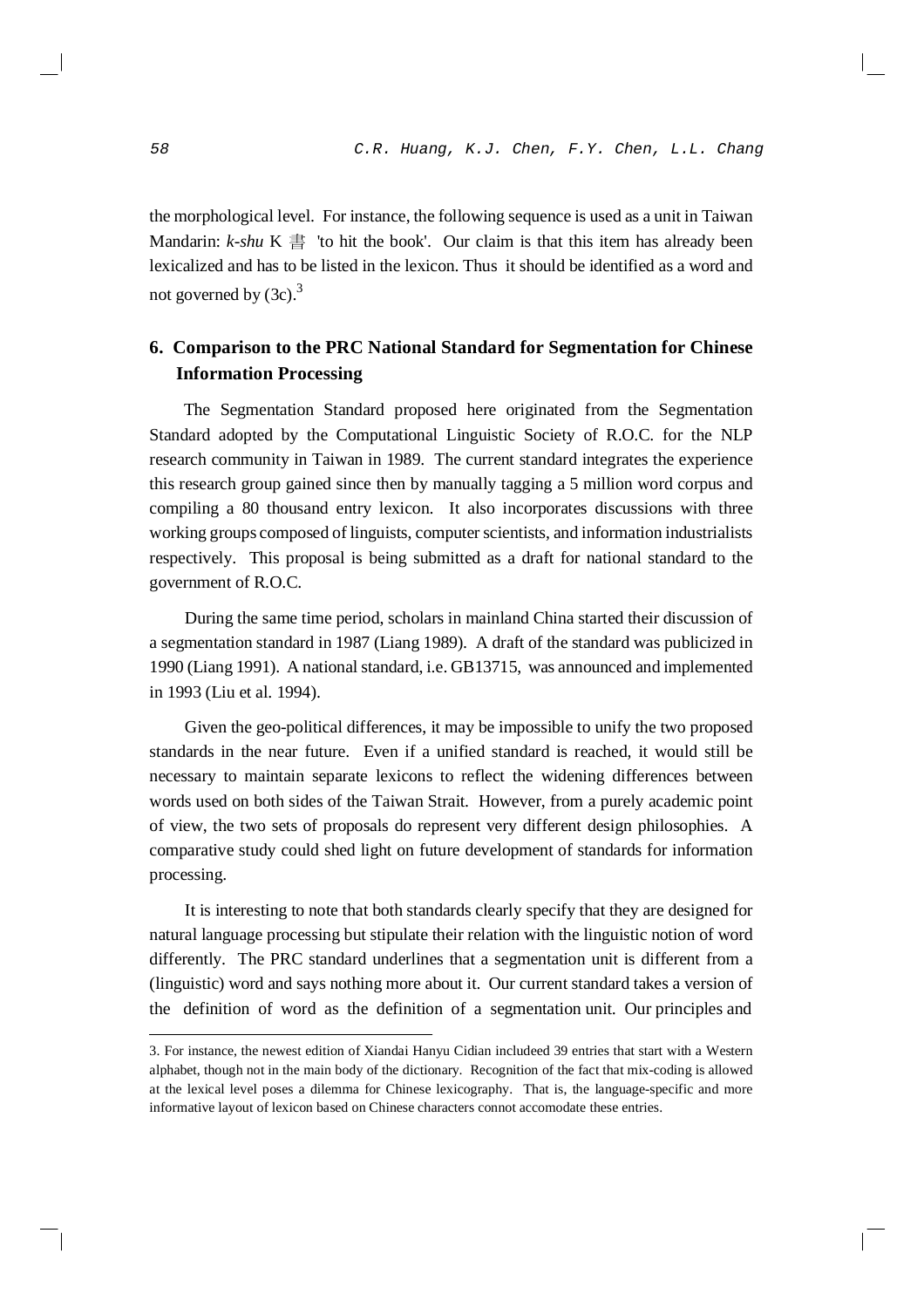guidelines are motivated by this definition, even though the three-level implementation of the standard allows deviation from the theoretical notion for most current practical applications. We think our approach is better equipped to deal with possible conflictsamong rules, to accommodate novel data, and to adapt to future technological and theoretical advancements.

First, our approach has a unifying definition which can resolve possible conflicts in lower-level heuristic rules (i.e. the segmentation guidelines). On the other hand, all the rules in the PRC standard are same-level application rules, thus it would be difficult to resolve possible conflicts in a non-ad-hoc way that would affect rule interaction.

Second, our approach can easily account for new data. The PRC standard would call for additional local rules in order to account for facts not previously specified in the standard, such asthe telescopic compounds discussed above. In our proposal, no addition of rules will be necessary. The high-level definition and principles should cover all segmentation facts conceptually, while the low-level guidelines, especially the use of frequency, should apply to all segmentation data.

Third, our three-level implementation allows us to easily change with the future development of computational technologies or linguistic theories. We have set an ideal level of segmentation standard where segmentation units can be unified with linguistics words. By adding to the Truthful level any previously unsolved linguistic facts whenever the technology is mature enough, we will be able to keep improving our segmentation standard with the development of Chinese computational linguistics. In the mean time, the Faithful value will ensure that a basic level of electronic data exchange is always consistently maintained. The PRC standard did its best to stipulate the current states, but will have problem being exhaustive or always up-to-date.

Last but not the least, continuous maintenance and updating of the reference lexicon is crucial to the reusability of the segmentation standard. This is a crucial prerequisite for the implementation of our segmentation standard as well as a lesson learned by the less then successful implementation of the PRC standard. The research group of Liang et al. has disbanded after the successful application of the PRC national standard GB/T 13715-92. However, since the reference lexicon isthe crucial basis for any segmentation algorithm where lexical changes are registered and accounted for, it needs to be maintained and updated continuously. Even though other research groups have proposed principled methods to update the original small lexicon (e.g. Sun and Zhang 1997, Lin and Miao 1997), the discontinuity has made it quite difficult for wider and practical adoption of the standard. Thus we emphasize that a segmentation standard must also include a standard reference lexicon shared by the NLP community as well as a mech-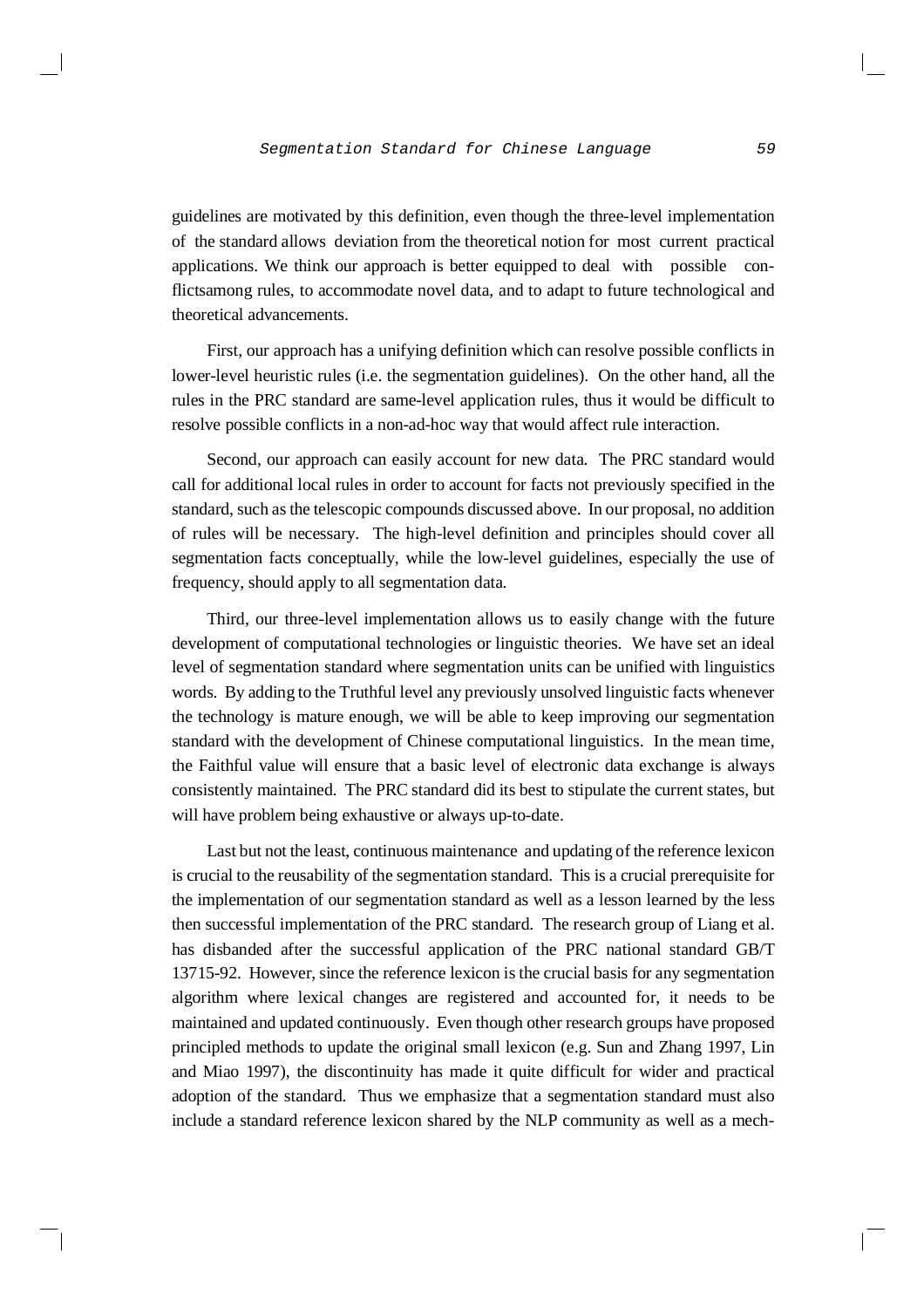anism for periodical and continuous updates.

## **7. Concluding Remarks**

In this paper, we propose a Segmentation Standard for Chinese language processing. We propose that the standard should be composed of two distinct parts: (a) the language and lexicon-independent definition and principles, and (b) the lexicon-dependent guidelines. The definition and principles offer the conceptual basis of segmentation and will be the unifying idea to resolve possible local heuristic conflicts. The lexicon-dependent guidelines as well as the data-dependent lexicon allows the standard to be easily adaptable to linguistic as well as sub-language changes.

## **Bibliography**

- Bates, E., S. Chen, P. Li, M. Opie, O. Tzeng. "Where is the Boundary between Compounds and Phrases in Chinese?" *Brain and Language*, 45 (1993):94-107.
- Bloomfield, L. *Language*. New York: Holt, Rinehart, and Winston, 1993.
- Chang, J.-S., S.-D. Chen, S.-J. Ker, Y. Chen, and J. S. Liu. "A Multiple-Corpus Approach to Recognition of Proper Names in Chinese Texts." *Computer Processing of Chinese and Oriental Languages*. 8.1 (1994): 75-85.
- Chao, Y. R. *A Grammar of Spoken Chinese*. Berkeley:University of California Press, 1968.
- Chen, C.-Y., S.-F. Tseng, C.-R. Huang and K.-j. Chen. "Some Distributional Properties of Mandarin Chinese -- A Study Based on the Academia Sinica Corpus." *Proceedings of the First Pacific Asia Conference on Formal and Computational Linguistics*. Taipei, 1993, pp. 81-95.
- Chen, H.-H., and C.-C. Li. "Recognition of Text-based Organization Names in Chinese." [In Chinese.] *Communications of COLIPS*. 4.2 (1994):131-142.
- Chen, K.-J. and S.-H. Liu. "Word Identification for Mandarin Chinese Sentences." *COLING-92*, Nantes, France, 1992, pp. 101-105.
- \_\_\_\_, C.-R. Huang, L.-P. Chang, and H.-L. Hsu. "SINICA CORPUS: Design Methodology for Balanced Corpora." In B.-S. Park and J.-B. Kim Eds. *Language, Information, and Computation*. *Selected Papers from the 11th PACLIC*. Seoul: Kynung Hee University, 1996, pp. 167-176.
- Chiang, T.-H., J.-S. Chang, M.-Y. Lin, and K.Y. Su. "Statistical Models for Word Segmentation and Unknown Word Resolution." *Proceedings of ROCLING V*, 1992, pp.121-146.

Chinese Knowledge Information Processing Group. *ShouWen JieZi - A Study of Chinese Word*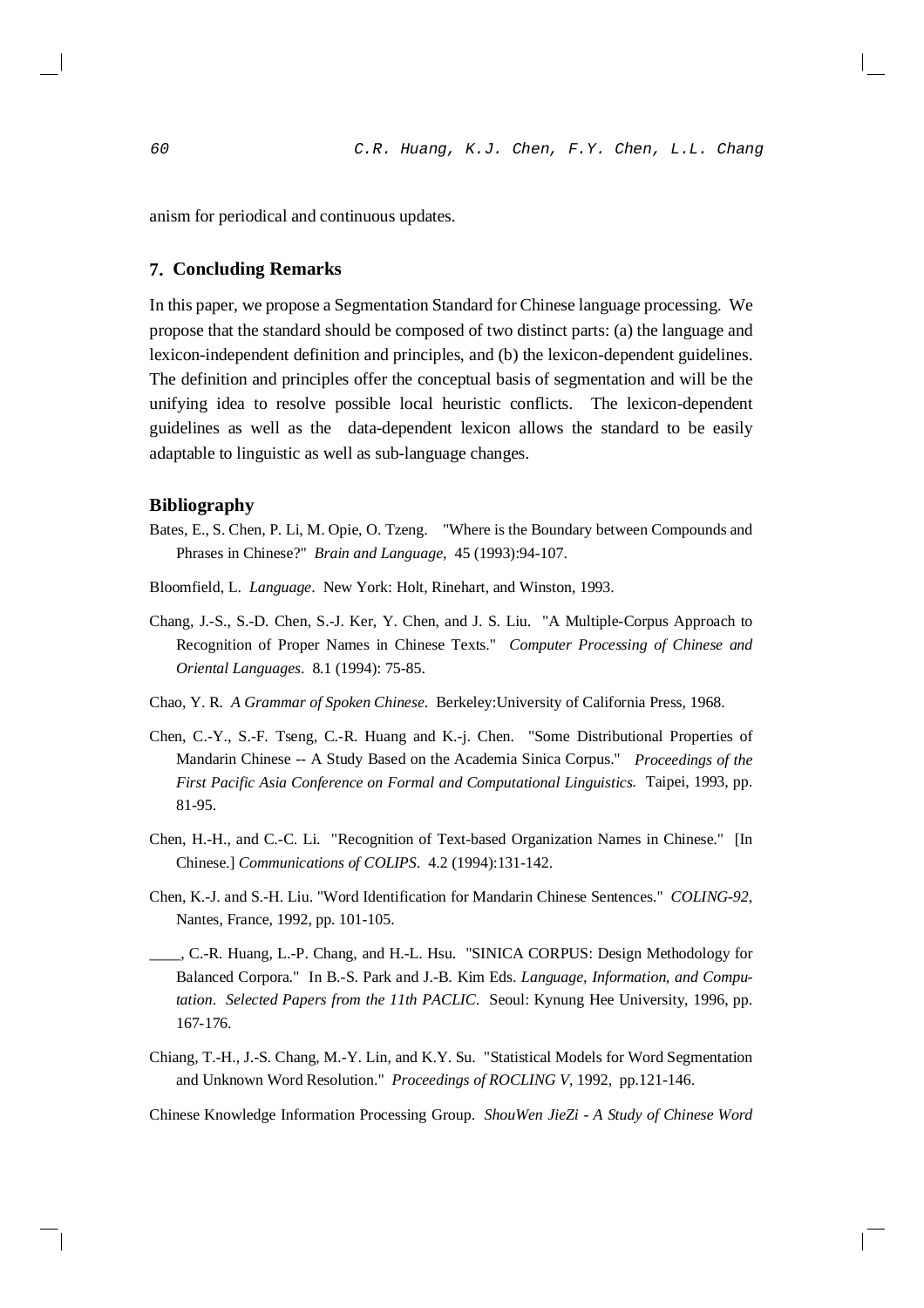Segmentation Standard for Chinese Language 61

*Boundaries and Segmentation Standard for Information Processing* [In Chinese]. CKIP Technical Report 96-01. Taipei: Academia Sinica, 1996.

\_\_\_\_ *A Frequency Dictionary of Written Chinese*. CKIP Technical Report no. 94-01. Taipei: Academia Sinica, 1994.

- \_\_\_\_ The CKIP Categorical Classification of Mandarin Chinese (In Chinese). CKIP Technical Report no. 93-05. Taipei: Academia Sinica, 1993.
- Church, K., and P. Hanks. "Word Association Norms, Mutual Information, and Lexicography." *Computational Linguistics*. 16.1 (1990):22-29.
- Huang, C.-R. "The Morpho-lexical Meaning of Mutual Information: A Corpus-based Approach Towards a Definition of Mandarin Words." Presented at the 1995 Linguistics Society of America Annual Meeting. January 5-8. New Orleans, 1995.
- \_\_\_\_, K. Ahrens, and K.-J. Chen. "A Data-driven Approach to Psychological Reality of the Mental Lexicon: Two Studies in Chinese Corpus Linguistics." *Proceedings of the International Conference on the Biological Basis of Language*. Chiayi: Center of Cognitive Science, National Chung Cheng University, 1993, pp. 53-68. Revised Version to Appear in *Bulletin of the Institute of History and Philology*. 1998.
- \_\_\_\_, K.-J Chen. F.-Y. Chen, W.-J. Wei, and L. Chang. "The Design Criteria and Content of the Segmentation Standard for Chinese Information Processing." [in Chinese]. *Yuyan Wenzi Ying-yong*. 1 (1997): 92-100.
- Institute of Linguistics, Chinese Academy of Social Science, ed. *Xiandai Hanyu Cidian*. Revised Version. Beijing: Shangwu, 1996.
- Li, Y. "On V-V Compounds in Chinese." *Natural Language and Linguistic Theory*. 8 (1990): 177-207.
- Liang, N.-Y. "Research on Automatic Segmentation of Written Chinese and its Future Developments." [In Chinese.] Jisuanji Xinxibao**,** 1989.
- Lin, X.G., and C.J. Miao. "Guifan+Cibiao yu Jinyen+Tongji." *Yuyan Wenzi Yingyong.* 1 (1997):87-91.
- Liu, Y., Q. Tan, and X. Shen. *Segmentation Standard for Modern Chinese Information Processing and Automatic Segmentation Methodology*. Beijing: Qinghua University Press, 1994.
- Sproat, R. *Morphology and Computation. Cambridge*: MIT Press, 1992.
- \_\_\_\_ and C. Shih. "A Statistical Method for Finding Word Boundaries in Chinese Text." *Computer Processing of Chinese and Oriental Languages*. 4.4 (1990):336-351.
- \_\_\_\_ C. Shih, W. Gale, and N. Chang. "A Stochastic Finite-State Word-Segmentation Algorithm for Chinese." *Computational Linguistics*. 22.3 (1996):377-404**.**